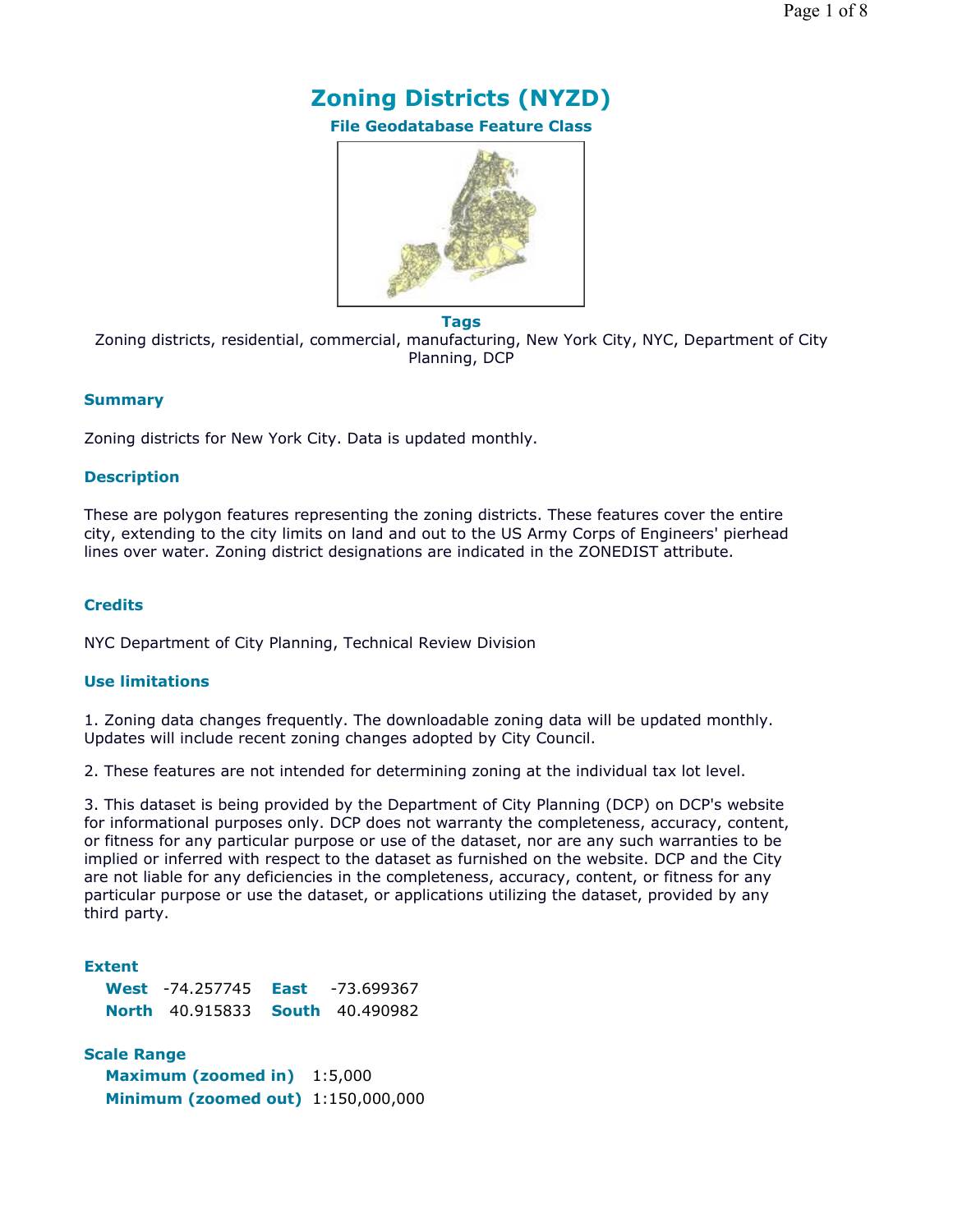## **ArcGIS Metadata ►**

## **Topics and Keywords ►**

THEMES OR CATEGORIES OF THE RESOURCE planningCadastre

**\*** CONTENT TYPE Downloadable Data

PLACE KEYWORDS New York City

THEME KEYWORDS Zoning, Department of City Planning

*Hide Topics and Keywords ▲*

## **Citation ►**

```
TITLE Zoning Districts (NYZD) 
CREATION DATE 5/31/2022 
PUBLICATION DATE 5/31/2022
```
PRESENTATION FORMATS **\*** digital map

*Hide Citation ▲*

## **Citation Contacts ►**

```
RESPONSIBLE PARTY
  INDIVIDUAL'S NAME New York City Department of City Planning
```
CONTACT INFORMATION ► ADDRESS E-MAIL ADDRESS DCPOpendata@planning.nyc.gov

*Hide Contact information ▲*

*Hide Citation Contacts ▲*

## **Resource Details ►**

DATASET LANGUAGES English (UNITED STATES) DATASET CHARACTER SET utf8 - 8 bit UCS Transfer Format

STATUS under development SPATIAL REPRESENTATION TYPE **\*** vector

```
SUPPLEMENTAL INFORMATION
```
The date of the most recent City Council adoptions included in this data is 5/26/2022.

PROCESSING ENVIRONMENT Microsoft Windows 10; Esri ArcGIS 10.6

#### **CREDITS**

NYC Department of City Planning, Technical Review Division

ARCGIS ITEM PROPERTIES **\*** NAME nyzd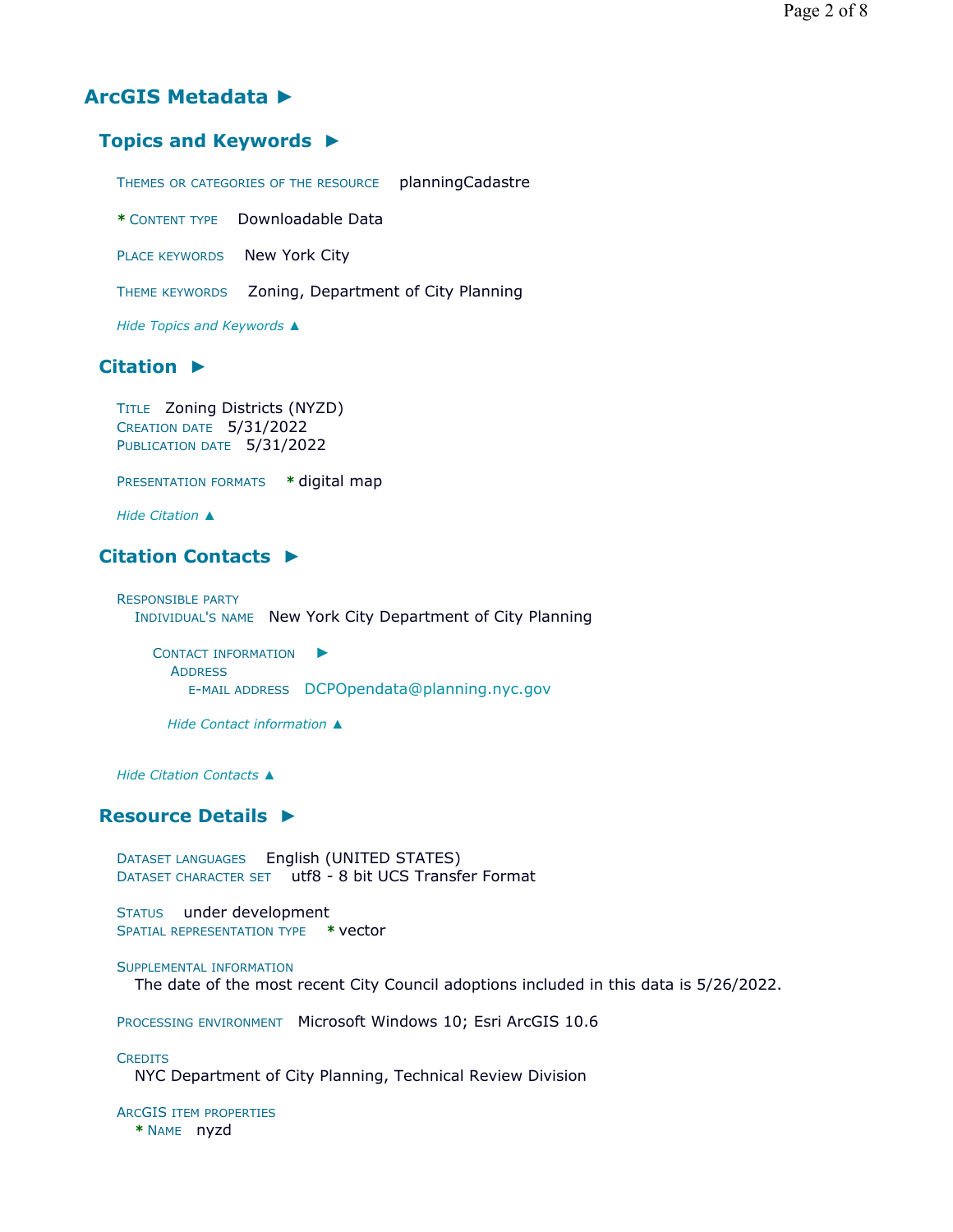LOCATION withheld **\*** ACCESS PROTOCOL Local Area Network

*Hide Resource Details ▲*

## **Extents ►**

EXTENT **DESCRIPTION** publication date

EXTENT

GEOGRAPHIC EXTENT BOUNDING RECTANGLE EXTENT TYPE Extent used for searching **\*** WEST LONGITUDE -74.257745 **\*** EAST LONGITUDE -73.699367 **\*** NORTH LATITUDE 40.915833 **\*** SOUTH LATITUDE 40.490982 **\*** EXTENT CONTAINS THE RESOURCE Yes EXTENT IN THE ITEM'S COORDINATE SYSTEM **\*** WEST LONGITUDE 913013.300598

- **\*** EAST LONGITUDE 1067340.151065
- **\*** SOUTH LATITUDE 118296.424546
- **\*** NORTH LATITUDE 272940.861976
- **\*** EXTENT CONTAINS THE RESOURCE Yes

*Hide Extents ▲*

### **Resource Maintenance ►**

RESOURCE MAINTENANCE UPDATE FREQUENCY monthly

*Hide Resource Maintenance ▲*

## **Resource Constraints ►**

#### LEGAL CONSTRAINTS

#### OTHER CONSTRAINTS

The data is freely available to all New York City agencies and the public. Notice To Users: 1. Zoning data changes frequently! The downloadable zoning data will be updated on the last Monday of every month. Updates will include recent zoning changes adopted by City Council. 2. These features are not intended for determining zoning at the individual tax lot level.

#### **CONSTRAINTS**

#### LIMITATIONS OF USE

1. Zoning data changes frequently. The downloadable zoning data will be updated monthly. Updates will include recent zoning changes adopted by City Council.

2. These features are not intended for determining zoning at the individual tax lot level.

3. This dataset is being provided by the Department of City Planning (DCP) on DCP's website for informational purposes only. DCP does not warranty the completeness, accuracy, content, or fitness for any particular purpose or use of the dataset, nor are any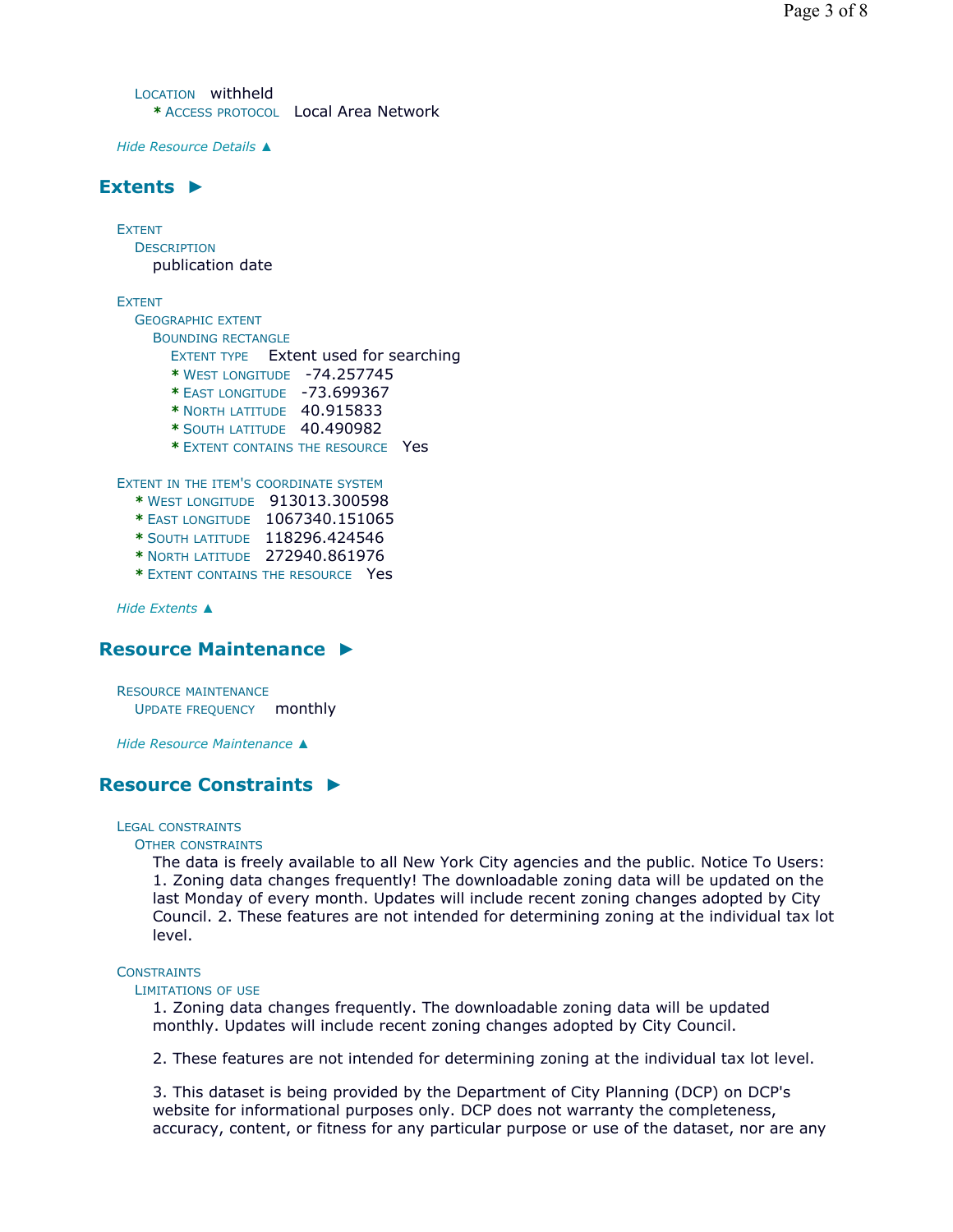such warranties to be implied or inferred with respect to the dataset as furnished on the website. DCP and the City are not liable for any deficiencies in the completeness, accuracy, content, or fitness for any particular purpose or use the dataset, or applications utilizing the dataset, provided by any third party.

*Hide Resource Constraints ▲*

## **Spatial Reference ►**

ARCGIS COORDINATE SYSTEM

- **\*** TYPE Projected
- **\*** GEOGRAPHIC COORDINATE REFERENCE GCS\_North\_American\_1983
- **\*** PROJECTION NAD\_1983\_StatePlane\_New\_York\_Long\_Island\_FIPS\_3104\_Feet
- **\*** COORDINATE REFERENCE DETAILS
	- PROJECTED COORDINATE SYSTEM WELL-KNOWN IDENTIFIER 102718 X ORIGIN -120039300 Y ORIGIN -96540300 XY SCALE 3048.0060960121928 Z ORIGIN -100000 Z SCALE 10000 M ORIGIN -100000 M SCALE 10000 XY TOLERANCE 0.0032808333333333331 Z TOLERANCE 0.001 M TOLERANCE 0.001 HIGH PRECISION true LATEST WELL-KNOWN IDENTIFIER 2263 WELL-KNOWN TEXT PROJCS ["NAD\_1983\_StatePlane\_New\_York\_Long\_Island\_FIPS\_3104\_Feet",GEOGCS ["GCS\_North\_American\_1983",DATUM["D\_North\_American\_1983",SPHEROID ["GRS\_1980",6378137.0,298.257222101]],PRIMEM["Greenwich",0.0],UNIT ["Degree",0.0174532925199433]],PROJECTION["Lambert\_Conformal\_Conic"],PARAMETER ["False\_Easting",984250.0],PARAMETER["False\_Northing",0.0],PARAMETER ["Central\_Meridian",-74.0],PARAMETER ["Standard\_Parallel\_1",40.66666666666666],PARAMETER ["Standard\_Parallel\_2",41.03333333333333],PARAMETER ["Latitude\_Of\_Origin",40.16666666666666],UNIT ["Foot\_US",0.3048006096012192],AUTHORITY["EPSG",2263]]

REFERENCE SYSTEM IDENTIFIER

- **\*** VALUE 2263
- **\*** CODESPACE EPSG
- **\*** VERSION 5.3(9.0.0)

*Hide Spatial Reference ▲*

## **Spatial Data Properties ►**

VECTOR ► **\*** LEVEL OF TOPOLOGY FOR THIS DATASET geometry only GEOMETRIC OBJECTS FEATURE CLASS NAME nyzd

- **\*** OBJECT TYPE composite
- **\*** OBJECT COUNT 5339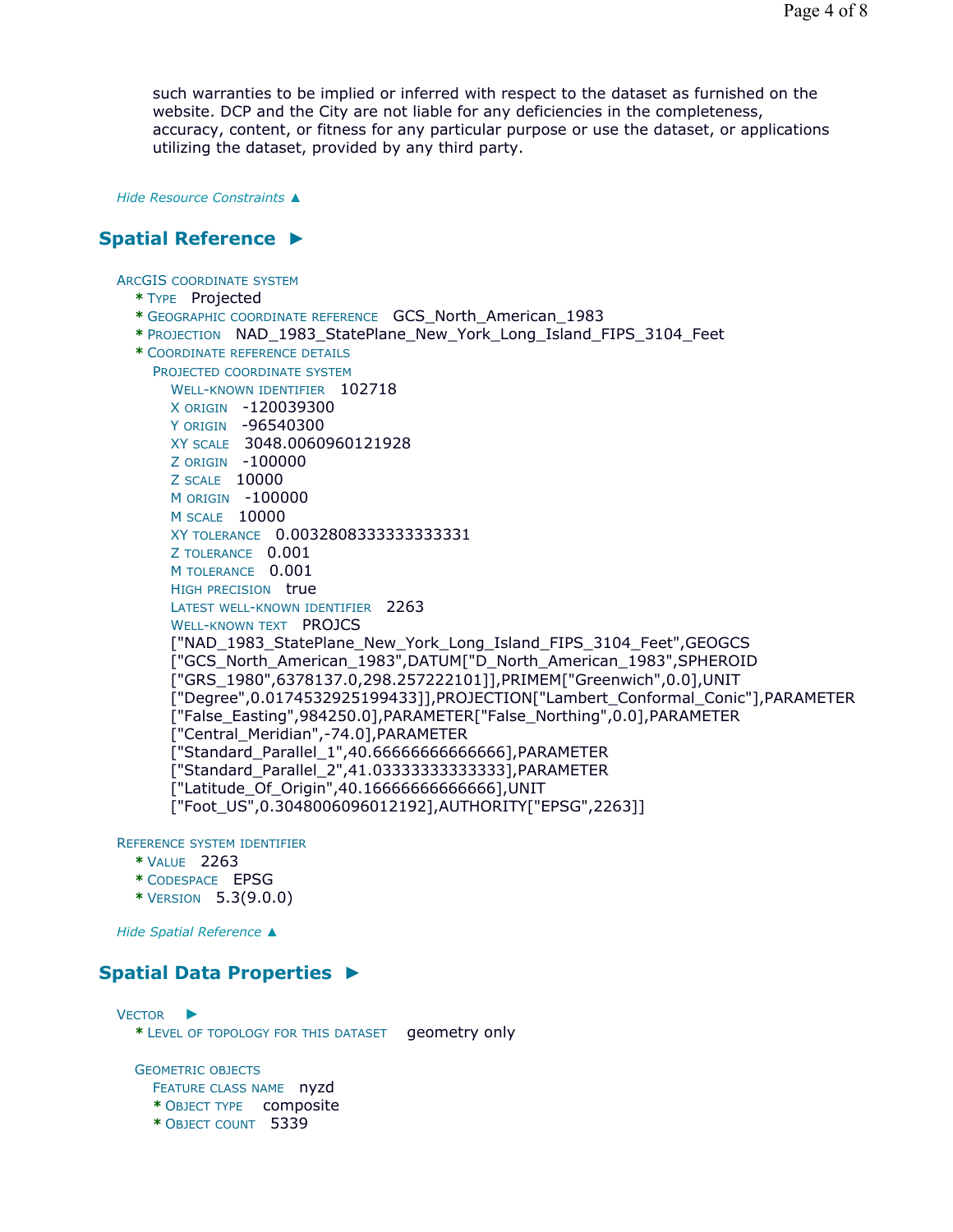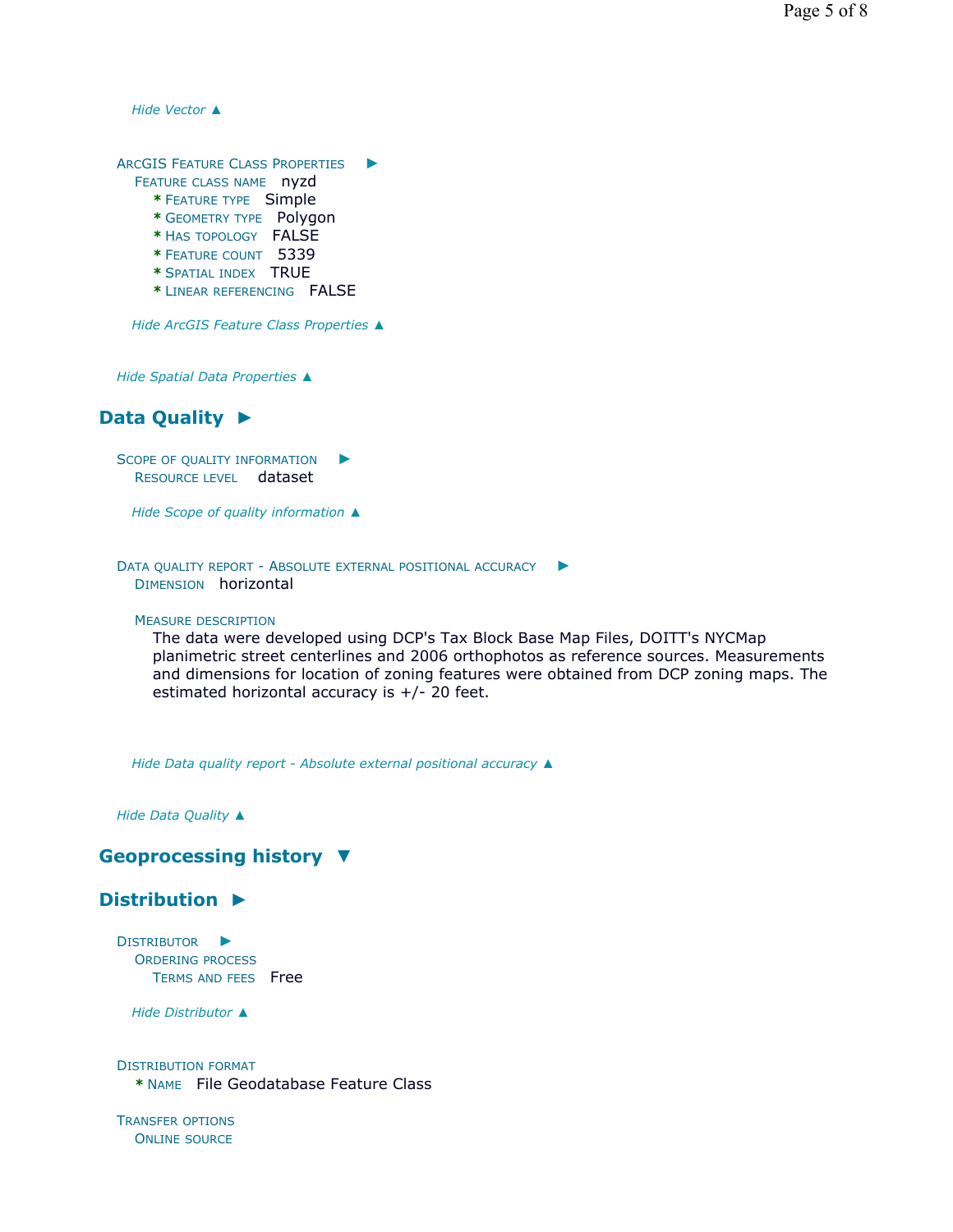LOCATION https://www1.nyc.gov/site/planning/data-maps/open-data.page

*Hide Distribution ▲*

## **Fields ►**

DETAILS FOR OBJECT nyzd ▶ **\*** TYPE Feature Class **\*** ROW COUNT 5339 FIELD SHAPE ► **\*** ALIAS Shape **\*** DATA TYPE Geometry **\*** WIDTH 0 **\*** PRECISION 0 **\*** SCALE 0 FIELD DESCRIPTION DESCRIPTION SOURCE DESCRIPTION OF VALUES *Hide Field SHAPE ▲* FIELD OBJECTID ► **\*** ALIAS OBJECTID **\*** DATA TYPE OID **\*** WIDTH 4 **\*** PRECISION 0 **\*** SCALE 0 **\*** FIELD DESCRIPTION **\*** DESCRIPTION SOURCE **\*** DESCRIPTION OF VALUES *Hide Field OBJECTID ▲* FIELD ZONEDIST ▶ **\*** ALIAS ZONEDIST **\*** DATA TYPE String **\*** WIDTH 15 **\*** PRECISION 0 **\*** SCALE 0 FIELD DESCRIPTION Feature geometry. ESRI Coordinates defining the features. Internal feature number. Esri Sequential unique whole numbers that are automatically generated. Zoning district designation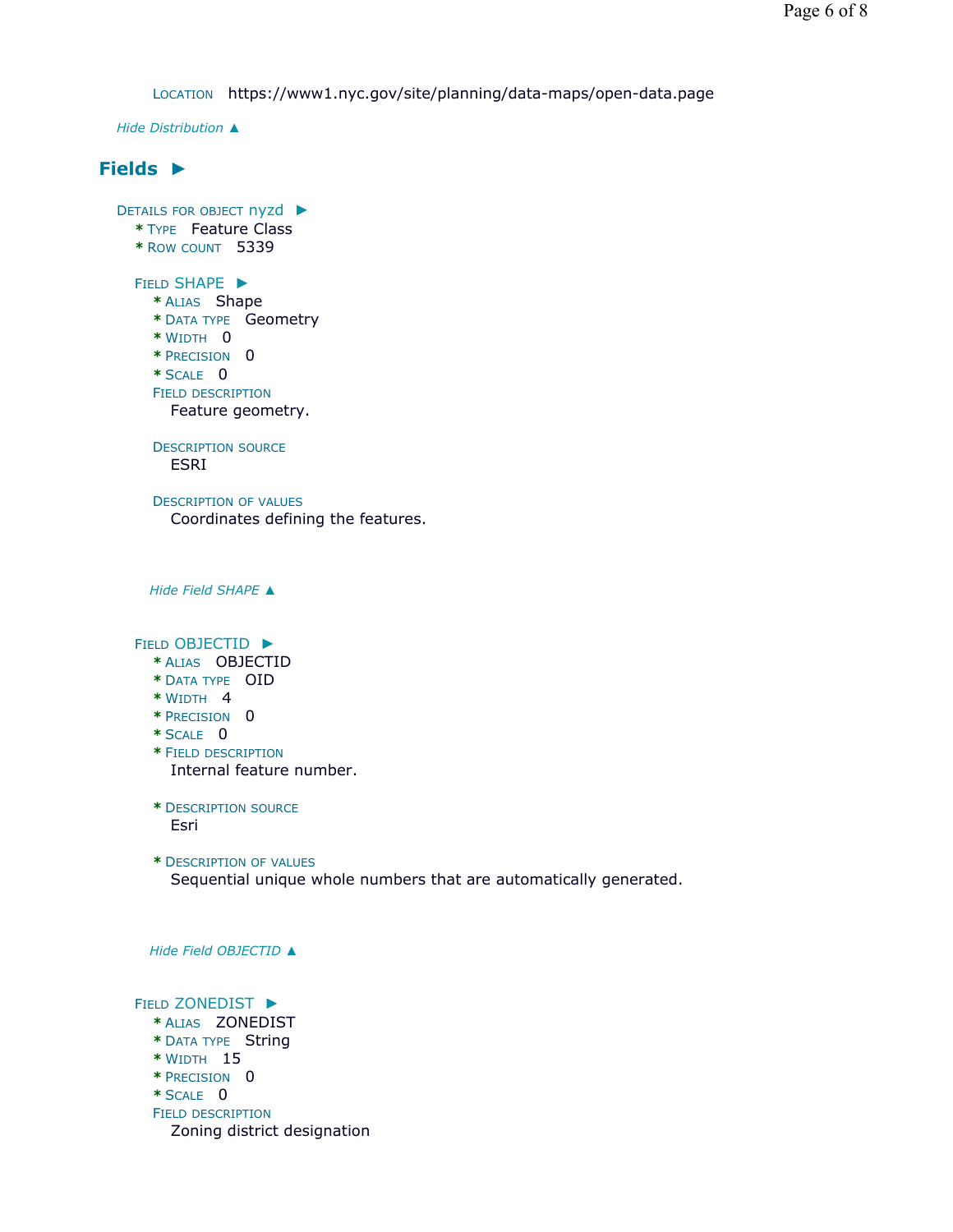*Hide Field ZONEDIST ▲*

FIELD Shape\_Length ►

- **\*** ALIAS Shape\_Length
- **\*** DATA TYPE Double
- **\*** WIDTH 8
- **\*** PRECISION 0
- **\*** SCALE 0
- **\*** FIELD DESCRIPTION Length of feature in internal units.
- **\*** DESCRIPTION SOURCE Esri
- **\*** DESCRIPTION OF VALUES Positive real numbers that are automatically generated.

*Hide Field Shape\_Length ▲*

FIELD SHAPE\_area ▶

- **\*** ALIAS Shape\_Area
- **\*** DATA TYPE Double
- **\*** WIDTH 8
- **\*** PRECISION 0
- **\*** SCALE 0
- **\*** FIELD DESCRIPTION Area of feature in internal units squared.
- **\*** DESCRIPTION SOURCE ESRI
- **\*** DESCRIPTION OF VALUES Positive real numbers that are automatically generated.

*Hide Field SHAPE\_area ▲*

*Hide Details for object nyzd ▲*

*Hide Fields ▲*

## **Metadata Details ►**

METADATA LANGUAGE English (UNITED STATES) METADATA CHARACTER SET utf8 - 8 bit UCS Transfer Format

SCOPE OF THE DATA DESCRIBED BY THE METADATA dataset SCOPE NAME **\*** dataset

**\*** LAST UPDATE 2022-06-06